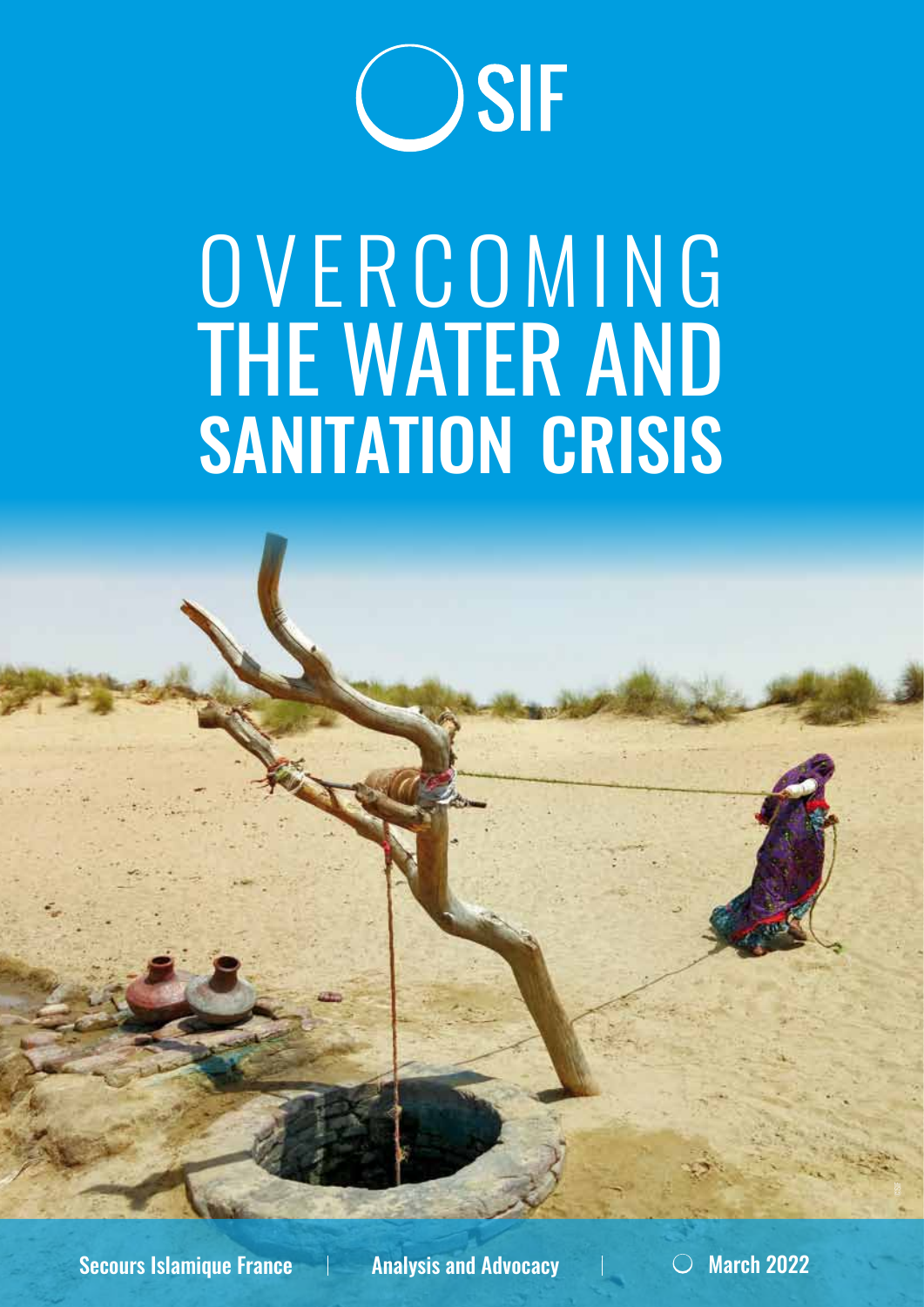n 2021, 2 billion people were without access to safely managed water supply and 3.6 billion were<br>living without access to safely managed sanitation<sup>1</sup>. An alarming situation, particularly given that<br>more than half of the w n 2021, 2 billion people were without access to safely managed water supply and 3.6 billion were living without access to safely managed sanitation<sup>1</sup>. An alarming situation, particularly given that there is a very real risk of conflicts over water sharing. We are facing a major water crisis.

Although United Nations Member States have recognised water and sanitation as human rights and have committed to the Sustainable Development Goals (SDGs) of ensuring the sustainable management of water and universal access to WASH (water, sanitation and hygiene) by 2030, progress is too slow.

Since March 2021, UN-Water has been warning of the need to "quadruple the current rate of progress". States need to accelerate their efforts to introduce strong policies, at all levels, and provide sufficient financial resources to meet the international goals.

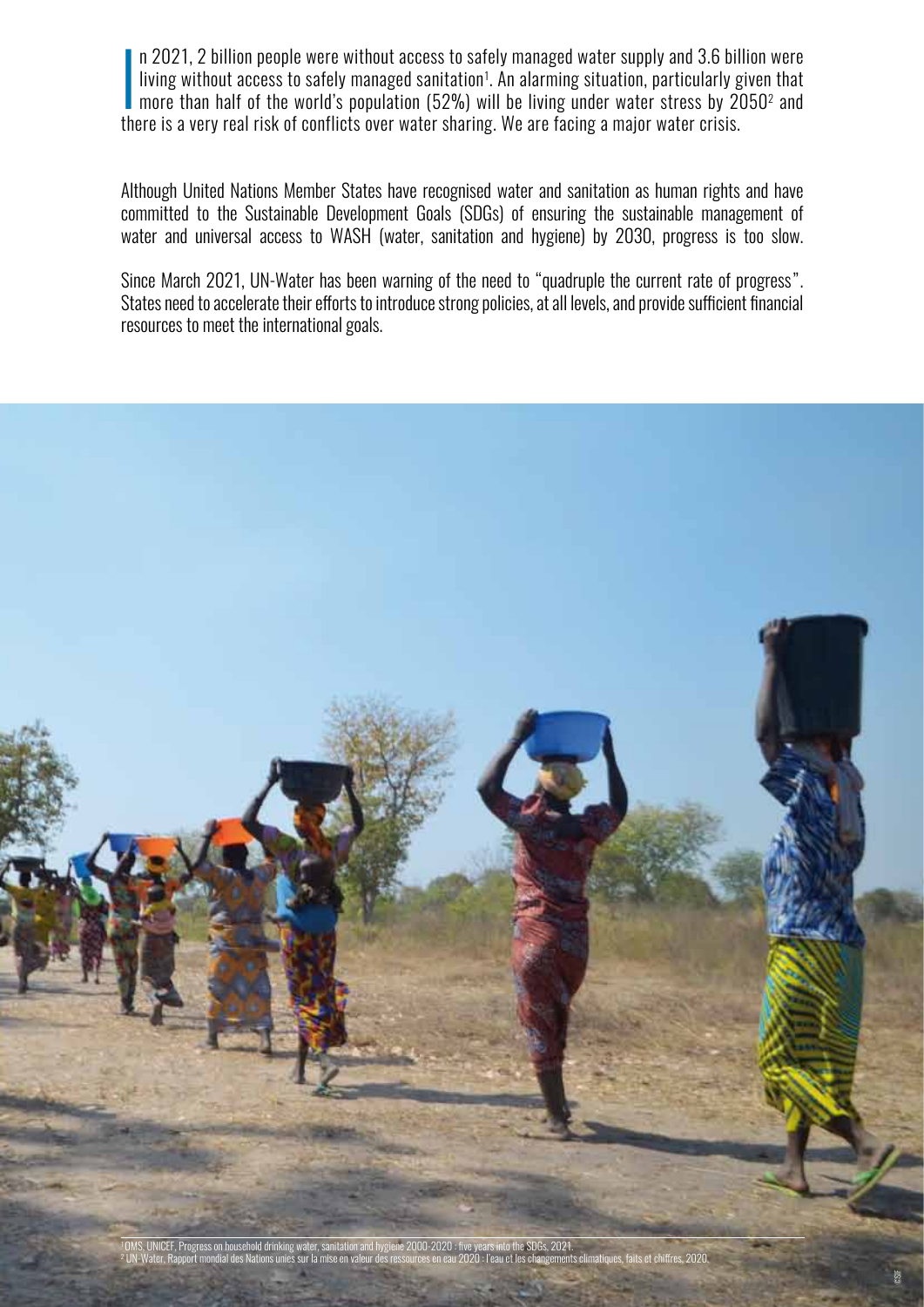# **SIF's recommendations**

#### The multi lateral system for water and sanitation needs to be reinforced by creating an inter-governmental body that is integrated into the United Nations system. **1**

There are currently around 30 United Nations agencies working on water-related issues with UN-Water, who provides technical coordination. However, there is no high-level political body to promote the acceleration of efforts to achieve SDG 6. This institutional vacuum is hampering the development of real political leadership on water issues at the international level. The 2023 UN Conference on the Midterm Review of the Water Action Decade, the first of its kind since 1977, will provide an ideal opportunity to stimulate political momentum.

States must commit to creating an inter-governmental body on water and sanitation, as recommended by the High Level Panel on Water in 2018. The mandate of this inter-governmental body would be to ensure member states meet on a regular basis, i.e. at least once every two years, as is currently the case for food systems. This would ensure that international goals are regularly monitored and that the corrective measures required to achieve the SDG 6 targets are put in place. States made a similar recommendation at the Water Dialogues for Results held in Bonn in July 2021 (a preparatory conference for the conference to be held in 2023) by recommending to «ensure the coherence of UN efforts in the water sector through early stage coordination in programming of all UN-Water members; […] by providing regular opportunities for Member States to discuss global water challenges at a high-level». The Secretariat for this body could be assigned to a strengthened UN-Water.

SIF recommends that the Conference's preparatory meetings scheduled for 2022 (Portugal, Japan, Tajikistan) facilitate the creation of this inter-governmental body. Civil society must be able to take part in the 2023 Conference and its preparatory meetings in order to provide recommendations.

## States must fulfil their obligations with regard to the human rights to water and **2**sanitation principles and criteria.

Actual implementation of the human rights to water and sanitation (HRWS) principles and criteria in the field remains an issue. Development programming and sector policy remain too heavily geared towards a service provision-based approach. However, the sustainable impact of this approach on human development has proven to be limited, not least because current investment in the sector is insufficient and will need to be quadrupled if the SDGs are to be achieved by 2030. The human rights-based approach (HRBA), which addresses the root causes of inequalities, needs to be applied to water and sanitation policies and operational strategies.

States, UN agencies and donors should support their partner countries with developing legal and regulatory frameworks that are compliant both with the HRBA and with HRWS principles and criteria. Development and humanitarian aid policy and programmes, and official development assistance funding for the WASH sector, should target the least developed and developing countries and the most vulnerable and marginalised people.

Find [our study](https://www.secours-islamique.org/images/Nouveau-site/pdf/Rapport-plaidoyer-Eau-2021-WEB-VE.pdf) «Accelerating action for rural sanitation, challenges & recommendations»:

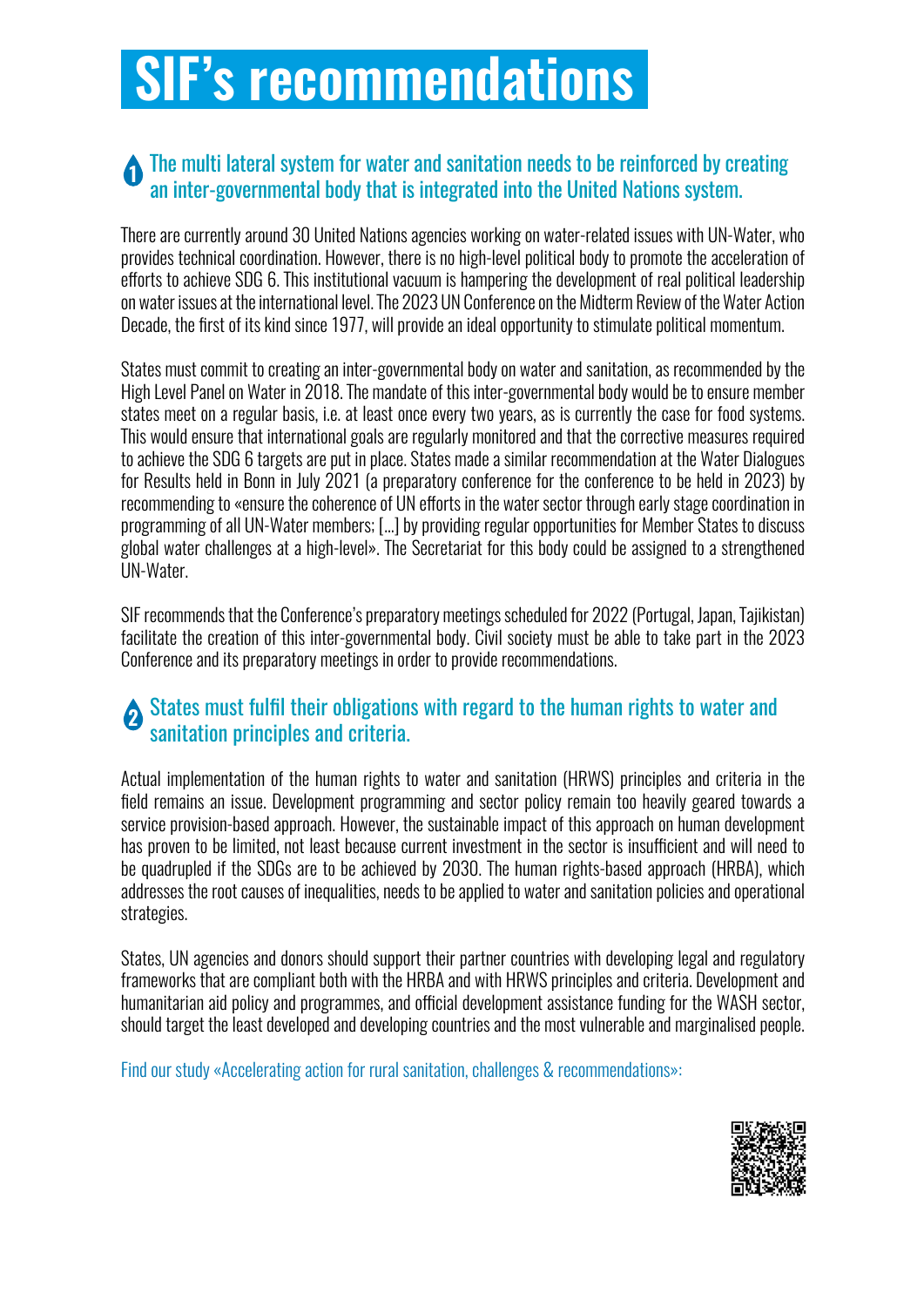#### States must guarantee community and civil society participation in WASH sector decision-making. **3**

Participation is a key human rights principle. Steps must be taken to ensure that people and civil society organisations (CSOs) are able to actively, freely and meaningfully participate in decision-making processes at the local, national and international levels.

People and CSOs should be able to have an input into decisions on the type of service and the water and sanitation services management model selected. Development stakeholders need to strengthen the justiciability of the HRWS by supporting the mechanisms used to register complaints and record human rights violations, particularly those used by the UN HRWS rapporteurs and at the national level by institutions working to defend human rights.

The 2023 Conference must guarantee the effective participation of CSOs, not only in the conference itself, but also in its preparatory meetings.

#### States and development stakeholders must step up efforts to improve rural sanitation, which suffers from a lack of targeted policies and budgets. **4**

UN-Water has drawn attention to the fact that the current sanitation coverage growth rate needs to increase fourfold worldwide, fifteen-fold in the Least Developed Countries and nine-fold in fragile countries if universal and equitable access to sanitation is to be achieved by 2030<sup>3</sup>. Coverage is particularly poor in rural areas and thus for the most vulnerable. Although sanitation has been proven to have positive effects on human development and to be vital to public health, at global level, public spending and external expenditure on sanitation generally amount to half of the sum allocated to drinking water, thereby hampering the implementation of policies on the ground4 .

States must ensure that sanitation is made a national priority in terms of both policy and budget and, at the global level, Member States must ensure that rural sanitation is placed firmly on the agenda of the 2023 United Nations Conference.

Find our [study brief](https://www.secours-islamique.org/images/Nouveau-site/plaidoyer/Study-brief-HRBA-within-WASH-sector-CoalitionEau.pdf) «The Human Rights-Based Approach within the Water and Sanitation Sector»:



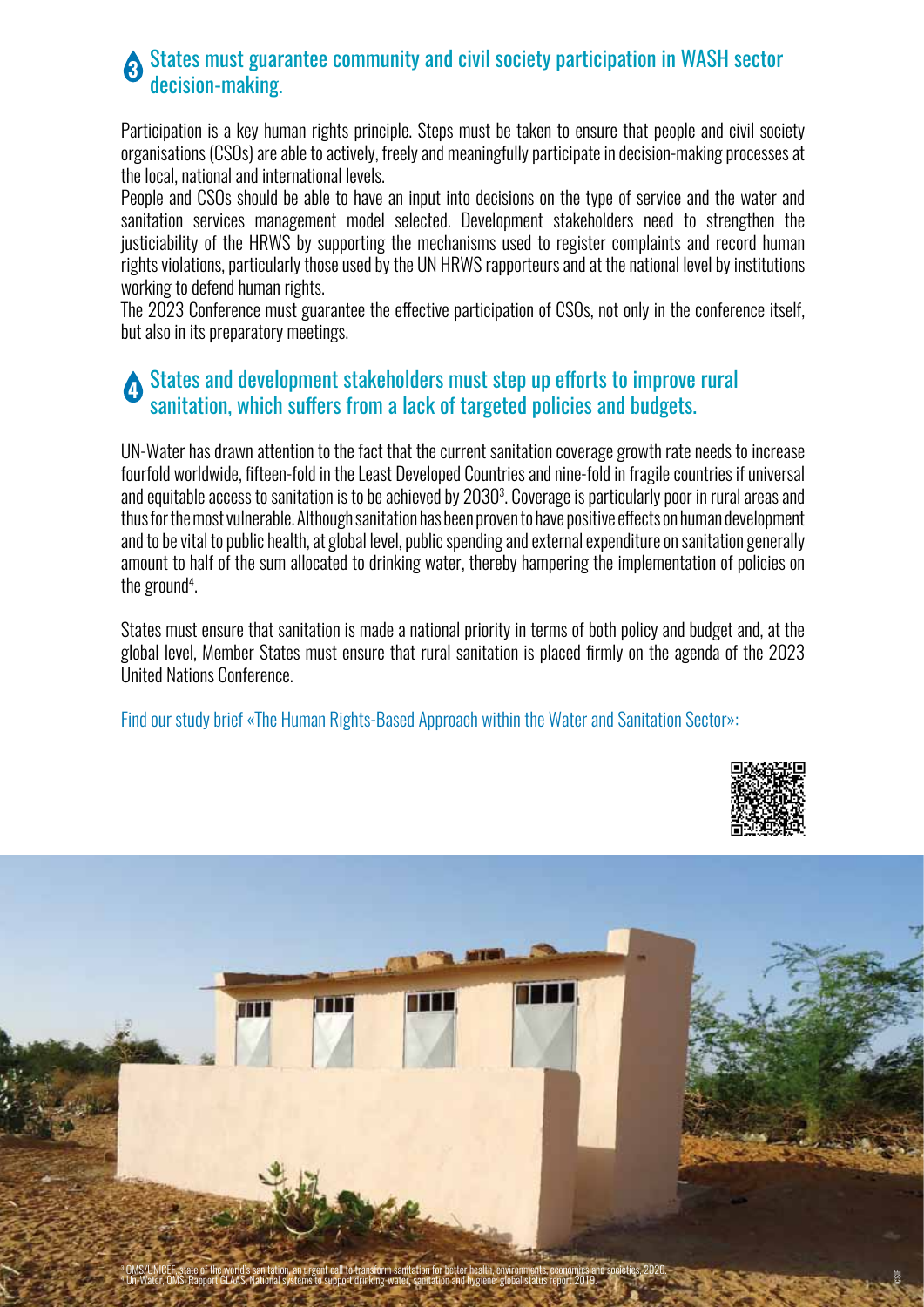#### Given the pressure on water resources, States must consider water resources to be a common good that must be equitably and sustainably managed. **5**

Climate change, pollution, over-exploitation, wastage, population growth, increasing urbanisation, intensive farming: water resources are being placed under increasing pressure that affect their quality and availability. Integrated Water Resources Management (IWRM) must now be effectively implemented as a matter of urgency. Water, a human right, is also a common good. It must be managed democratically, equitably and sustainably, and shared collaboratively among water users, in an environmentally friendly manner. Management plans must include strong climate change mitigation and adaptation measures.

States must urgently fulfil the commitments made under the Paris Agreement by integrating mitigation and adaptation measures into the WASH sector, and by incorporating WASH issues into climate-related policies and action plans, as well as the policies and action plans of other sectors such as agriculture and energy. Without this, the pressures placed on water resources risk exacerbating inequalities in access not only to water but also to food, and could give rise to conflicts and forced population displacement. People have already adopted migration as an adaptation strategy, particularly from rural to urban areas, and this strategy is set to become increasingly common. States must reinforce risk prevention and preparation measures, including for the WASH sector, in order to prevent, minimise and address any forced displacement.

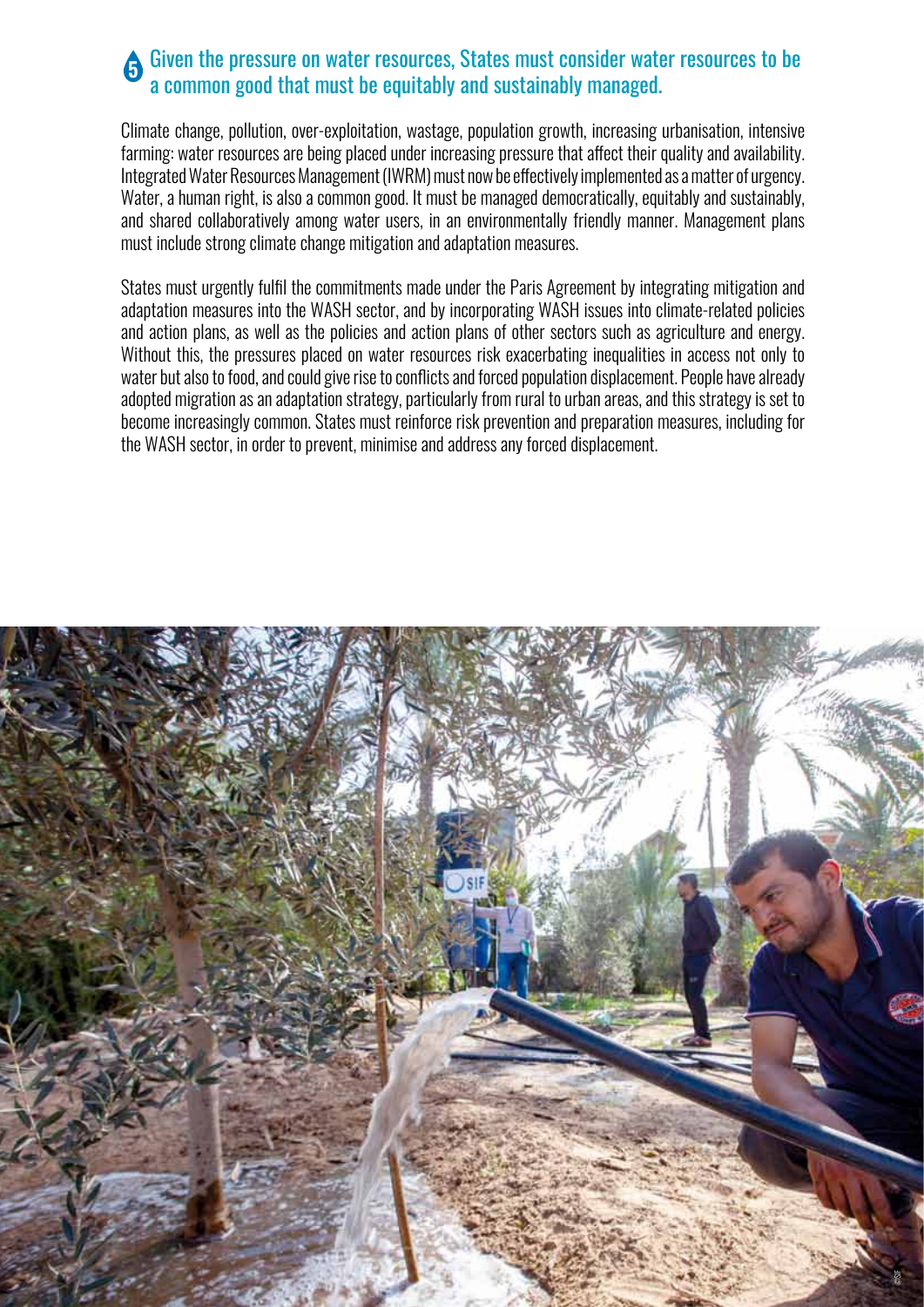#### States must prevent and provide an appropriate and coordinated response to crises affecting WASH services. **6**

The number of people in need of humanitarian assistance continues to grow. According to OCHA, there will be more than 270 million people in need of humanitarian assistance in 2022. In hostile environments, in which conflict, forced displacement and structural vulnerabilities often combine, conditions for accessing water deteriorate very rapidly and it becomes difficult to cover the needs of both the host and displaced populations. WASH humanitarian actors are increasingly being called upon to provide a response.

However, there has been an unprecedented shrinking of the humanitarian space due to the multiplication of barriers to providing assistance, growing insecurity for humanitarian workers, and an increase in the risks faced by civilians seeking the safety and protection guaranteed to them under international humanitarian law. States must ensure the people affected can continue to access services and must take steps to protect the humanitarian space from attack.

At the same time, and as the Global Wash Cluster has continually stressed, the humanitarian WASH sector has neither the capacities nor the funding required to meet all needs. The challenge is to improve the quality of WASH interventions during the emergency phase and enhance the resilience of systems over the long-term. Authorities must notably: ensure the efficient use of water resources during crises to prevent water stress; prevent risks to health by improving systems along the sanitation chain; and work continuously to improve local authorities' ability to prevent crises and maintain services in crisis-hit and fragile areas. SIF urgently recommends that States support the implementation of the Global WASH Cluster's humanitarian roadmap for 2020-2025.

### Public spending on WASH must be substantially increased and target the most **7**vulnerable.

Current WASH service funding levels are much lower than the capital costs required to meet even basic WASH needs by 2030. Three times the current annual investment levels, i.e. US\$ 114 billion per year of investment, will be required to achieve safely managed services<sup>5</sup>. These investment needs estimates do not include service operations and maintenance costs, meaning that actual funding needs are even higher. According to the 2018/2019 GLAAS survey, more than 80% of countries reported having insufficient funding to reach either their own national WASH targets or the targets set for healthcare facilities and schools. Annual investment needs to increase six-fold for the seriously under-funded rural sanitation sector.

Internationally, despite insufficient progress towards SDG 6 and a growing demand for official development assistance (ODA), the share of total ODA disbursements allocated to WASH stagnated at around 4% between 2010 and 2019©. The sector suffers from a large funding shortfall. For instance, only US\$9 billion of the total ODA commitments of US\$196 billion were allocated to the water and sanitation sector in 20177 , whereas US\$114 billion per year is required to achieve safely managed and universal access to WASH services. Furthermore, due to the imbalance between grants and loans, these funds do not sufficiently target the countries with the lowest coverage, nor the people with the greatest needs.

5 World Bank Group; UNICEF. 2017. Sanitation and Water for All: How Can the Financing Gap Be Filled?

<sup>6</sup> Coalition Eau, ONGAWA, Open consultants, WaterAid, Panorama financier du secteur de l'eau et de l'assainissement : Opportunités pour améliorer l'APD Eau et Assainissement de l'Union européenne, de la France, de l'Allemagne et de l'Espagne, 2021.

<sup>7</sup> UN-Water/WHO, GLAAS Report, National Systems to Support Drinking-Water, Sanitation and Hygiene: Global Status Report 2019.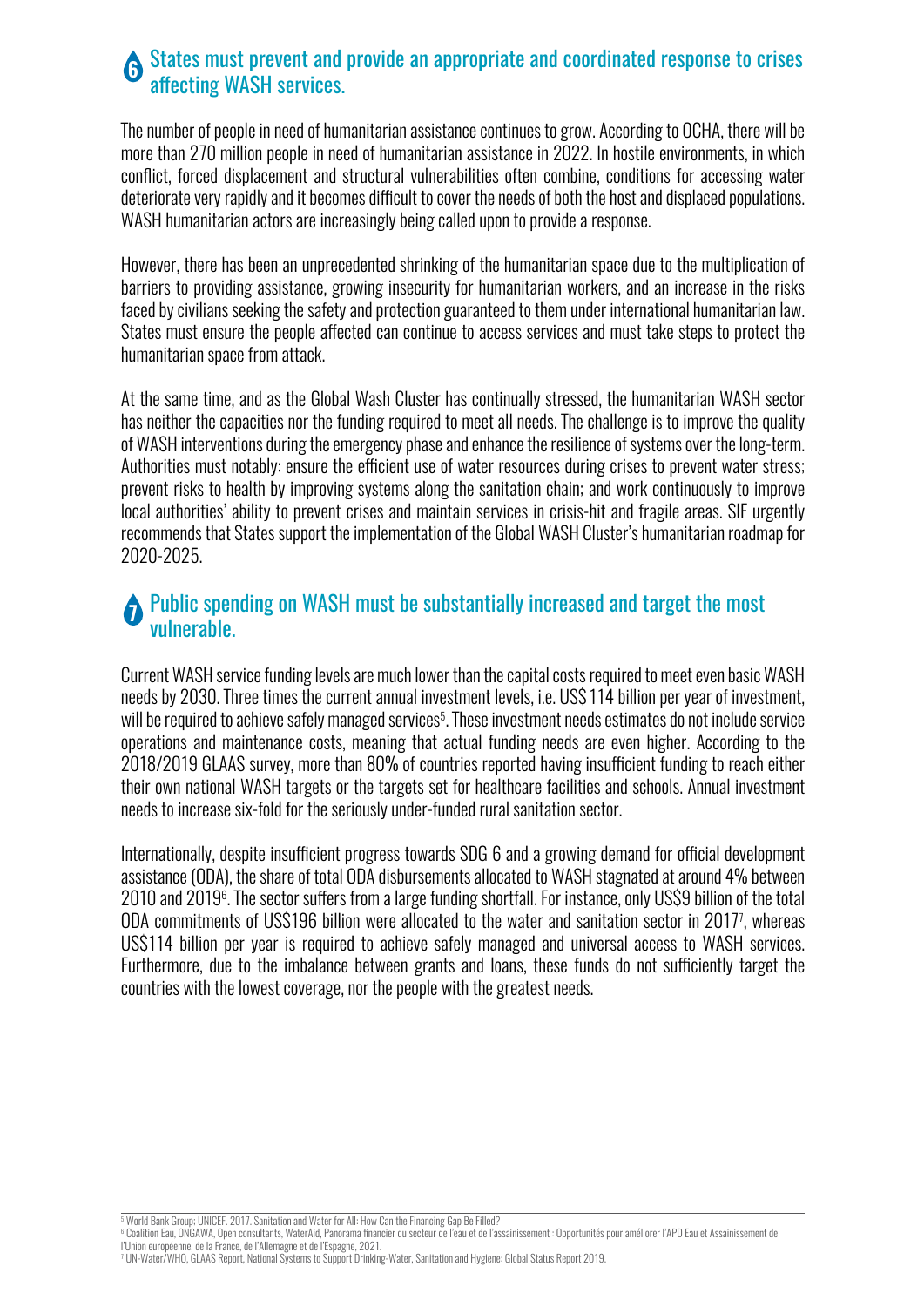States must significantly increase their funding for the WASH sector, both at the national level (domestic budgets) and in terms of ODA grants. They must redress the imbalance in funding between the water and sanitation sectors. Priority must be given to basic rural sanitation and eradicating open defecation. Funding must target the most vulnerable and States must put social tariff arrangements in place to ensure access to services is affordable for all.

Lack of access to WASH services remains a major barrier to development, particularly in the least developed and developing countries, in rural areas, and for people living in vulnerable conditions. Achieving the sanitation-related SDG 6 targets by 2030 appears unlikely without substantial sector funding and unless this issue is moved up the political agenda and policies are effectively implemented. To ensure this major challenge can be successfully addressed, participatory approaches are required so that everybody, including the most vulnerable, is involved in the decision-making process.